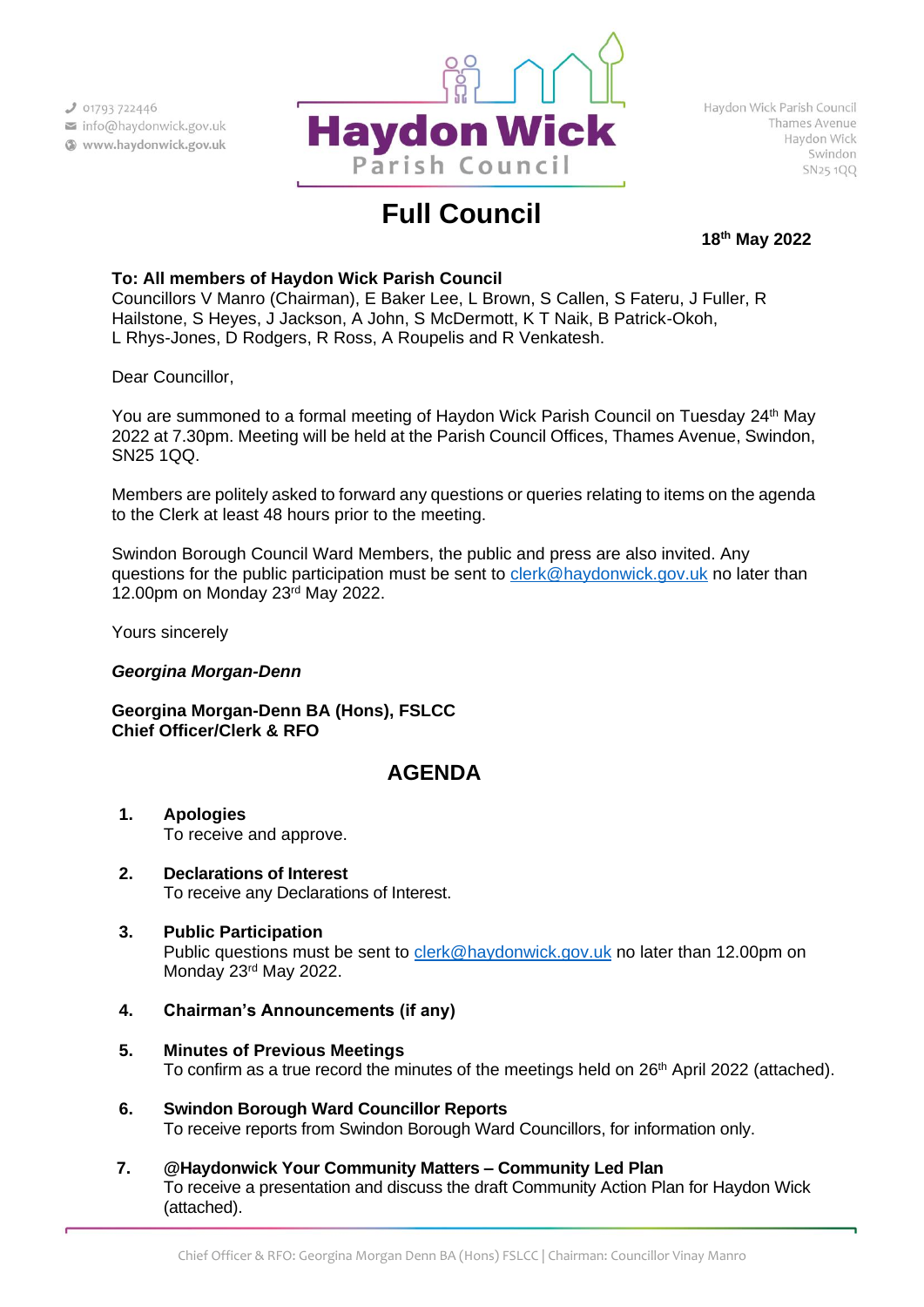

# **8. Councillors Reports**

To receive reports from members on attendance at external meetings or events and an opportunity for members to bring matters of interest to the attention of the Council for information or future discussion.

# **9. Chief Officer's Report**

To update on issues and actions since the last meeting that do not appear on the agenda. For information only.

# **10. Committee, Sub Committee & Working Party Terms of References**

To consider and amend the Council meetings' Terms of Reference (attached):

- A) Community Development Committee
- B) Parks & Open Spaces Committee
- C) Planning & Highways Committee
- D) Finance & Policy Committee
- E) Chairs & Strategic Development Sub Committee
- F) Personnel Sub Committee
- G) Generic Working Party

# **11. Standing Orders 2022**

To readopt the Council's Standing Orders (attached), as presented and highlight the following:

A) Rules of debate at meetings 1a-t

- B) To debate a mock item following the Standing Orders
- C) Motions for a meeting that require written notice to be given to the Proper Officer 9a-l
- D) Code of conduct and dispensations 13 a-g
- E) Code of conduct complaints 14 a-d
- F) Restrictions on councillor activities 25a

#### **12. Councillor Information 2022-23**

To consider and note the following documents for Councillors:

- A) Declarations of Interest & SBC's Register of Interest Form (attached)
- B) Member/Officer Protocol (attached)
- C) Meeting Etiquette and Pre-determination Policy (attached)
- D) Press Media and Communications Policy (attached)
- E) The Good Councillors Guide 2018 Rules for Councillors p.19 (attached)

F) HWPC Organisational Structure 2022 (attached)

#### **13. Chairman attendance – Haydonleigh Primary School**

To note the Chairman is attending the Queen's Platinum Jubilee celebration picnic at Haydonleigh Primary School on Friday 27<sup>th</sup> May 2022 at 12.00pm.

# **14. CCTV at Brookfield Play Area**

To consider the installation of CCTV at Brookfield Play Area (attached).

# **15. Emergency Plan: Working Party Membership & SBC Request to use the Parish Halls as a Rest Centre**

To note the request from Swindon Borough Council to use the Council's meeting room as an emergency rest centre (attached). To discuss any external representation on the Emergency Plan Working Party.

# **16. Articles for Haydon Wick "Living" Magazine**

To receive items for inclusion in the summer edition of Haydon Wick "Living" Magazine. Copy deadline end of May 2022.